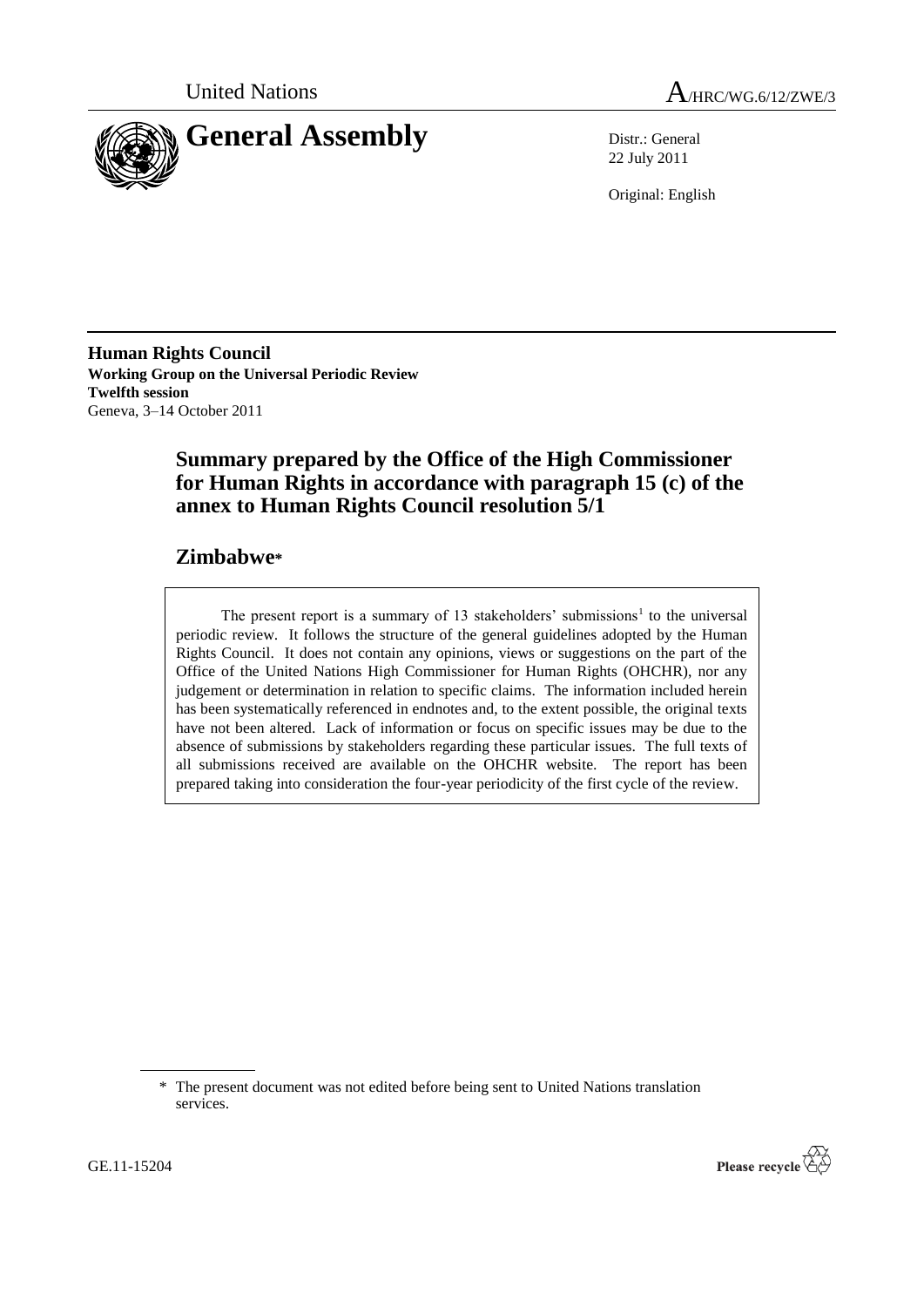# **I. Background and framework**

## **A. Scope of international obligations**

1. Zimbabwe Human Rights Organisations (ZHRO), Human Rights Watch (HRW), Freedom House, International Bar Association Human Rights Institute (IBAHRI) and Amnesty International (AI) recommended ratifying the [Convention against Torture and](http://www2.ohchr.org/english/law/cat.htm)  [Other Cruel, Inhuman or Degrading Treatment or Punishment](http://www2.ohchr.org/english/law/cat.htm) (CAT) and its Optional Protocol (OP-CAT)<sup>2</sup> and to reflect the provisions in national legislation.<sup>3</sup>

2. ZHRO encouraged the ratification of the Optional Protocols to the International Covenant on Civil and Political Rights (ICCPR-OP1 and ICCPR-OP2), the Optional Protocol to the Convention on the Elimination of All Forms of Discrimination Against Women (OP-CEDAW) and the Optional Protocol to the [International Covenant on](http://www2.ohchr.org/english/law/cescr.htm)  [Economic, Social and Cultural Rights](http://www2.ohchr.org/english/law/cescr.htm) (ICESCR-OP).<sup>4</sup> Defence for Children International (DCI) recommended ratifying the two optional protocols to the Convention on the Rights of the Child (OP-CRC on the Involvement of Children in Armed Conflict AC and OP-CRC on the Sale of Children, Child Prostitution and Child Pornography).<sup>5</sup>

3. ZHRO indicated that no effective steps have been taken to ratify the United Nations Convention on the Rights of Persons with Disabilities (CRPD).<sup>6</sup>

4. ZHRO recommended ratifying the International Convention for the Protection of All Persons from Enforced Disappearance (CPED).<sup>7</sup>

## **B. Constitutional and legislative framework**

5. IBAHRI underlined that the Global Political Agreement (GPA), signed in September 2008 after the elections and providing for power-sharing between ZANU-PF and MDC contains provisions for protection of human rights.<sup>8</sup> However, the GPA expired in January 2011, before the Constitution making process was completed.<sup>9</sup> IBAHRI recommended GPA provisions are implemented and the government supports the National Constitutional Assembly so that Constitution making process can go ahead and free and fair elections can be held in the future.<sup>10</sup>

6. AI noted that the country was undergoing a constitutional review process which should lead to a new Constitution by the end of  $2011$ .<sup>11</sup> AI indicated that the Constitution in force in Zimbabwe is that of 1979, as amended in 2009. It provides for fundamental rights and freedoms of the individual placing some limitations on the enjoyment of these "not to prejudice the public interest or the rights and freedoms of other persons'.<sup>12</sup>

7. HRW, Freedom House and AI recommended amending or repealing laws incompatible with international human rights law, in particular the Criminal Law (Codification and Reform) Act, the Public Order and Security Act (POSA); the Miscellaneous Offences Act (MOA) and the Access to Information and Protection of Privacy Act (AIPPA).<sup>13</sup>

8. ZHRO recommended protecting economic, social and cultural rights in the Constitution.<sup>14</sup>

9. ZHRO noted that the Constitution provides for equal opportunity for women to appointments in key positions in the Zimbabwe Human Rights Commission and the Zimbabwe Electoral Commission.<sup>15</sup> ZHRO indicated that the Constitution should have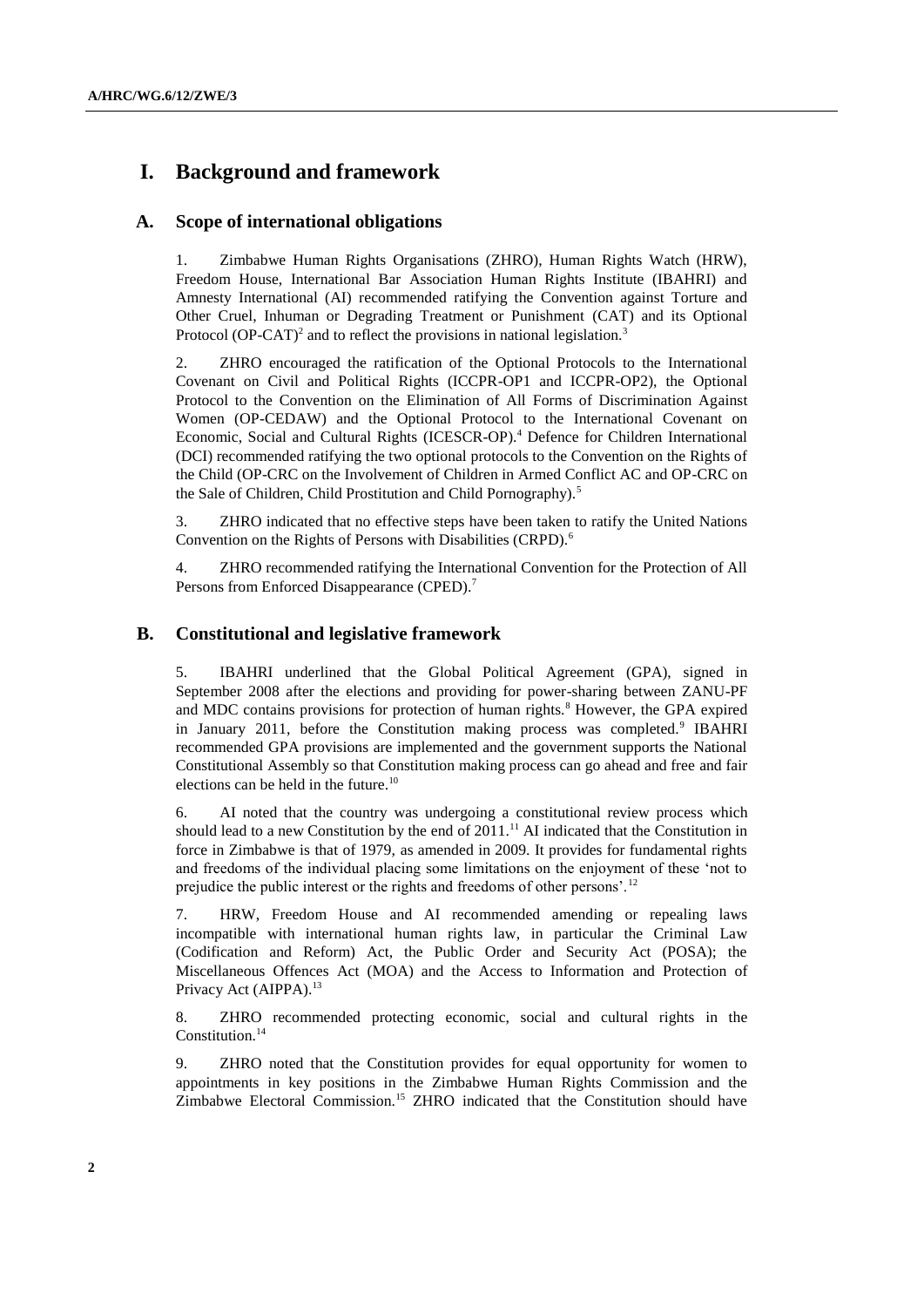provisions requiring all state institutions to have equal employment opportunities for women.<sup>16</sup>

10. HRW noted that the press law and regulations should be aligned with international law and standards regarding freedom of expression.<sup>17</sup>

## **C. Institutional and human rights infrastructure**

11. The Zimbabwe Human Rights Commission (ZHRC) noted that Section 100R of the Constitution does not reflect an essential element of the Paris Principles, in that it fails to provide that the Commission will be an independent constitutional body.<sup>18</sup> The Commission indicated that it is expected that this will in part be remedied by a provision for a legal, though not Constitutional guarantee of such independence, to be provided in the draft Bill and finally in the Zimbabwe Human Rights Commission Act.<sup>19</sup> It recommended the expeditious finalization and enactment of an enabling law that reflects the Paris Principles and the provision of adequate funding to enable the Commission to commence operations and have the capacity to effectively execute its mandate.<sup>20</sup>

12. Zimbabwe Child Rights Organizations (ZCRO) indicated that the Department of Social Services under the Ministry of Labour and Social Services is the engine driving all social protection interventions. The country does not have an operational social protection strategic framework to ensure effective delivery of service to vulnerable people and particularly children. ZCRO recommended establishing a child friendly social protection strategic framework.<sup>21</sup>

## **D. Policy measures**

13. DCI recommended drafting a comprehensive children"s law with a cohesive integrated structure and system to bring together laws, policies, procedures and protocols.<sup>22</sup> ZCRO recommended developing child-rights based policies and programmes, in compliance with the CRC"s concluding observations of 1996, as well as establishing a system that guarantees availability of updated, disaggregated data on the state of children"s rights.<sup>23</sup>

## **II. Promotion and protection of human rights on the ground**

## **A. Cooperation with human rights mechanisms**

#### **1. Cooperation with treaty bodies**

14. ZHRO recommended that Zimbabwe submits regular reports to the treaty monitoring bodies.<sup>24</sup>

15. ZCRO noted that Zimbabwe has not reported to the Committee on the Rights of the Child since 1995 and has not addressed most of the issues highlighted in the Committee"s concluding observations to the initial report. ZCRO urged Zimbabwe to meet its periodic reporting requirements to the Committee on the Rights of the Child.<sup>25</sup>

#### **2. Cooperation with special procedures**

16. Freedom House noted that in 2009, the United Nations Special Rapporteur on Torture and Other Cruel, Inhuman or Degrading Treatment and Punishment was denied the opportunity of conducting an official fact-finding mission upon his arrival in Harare.<sup>26</sup>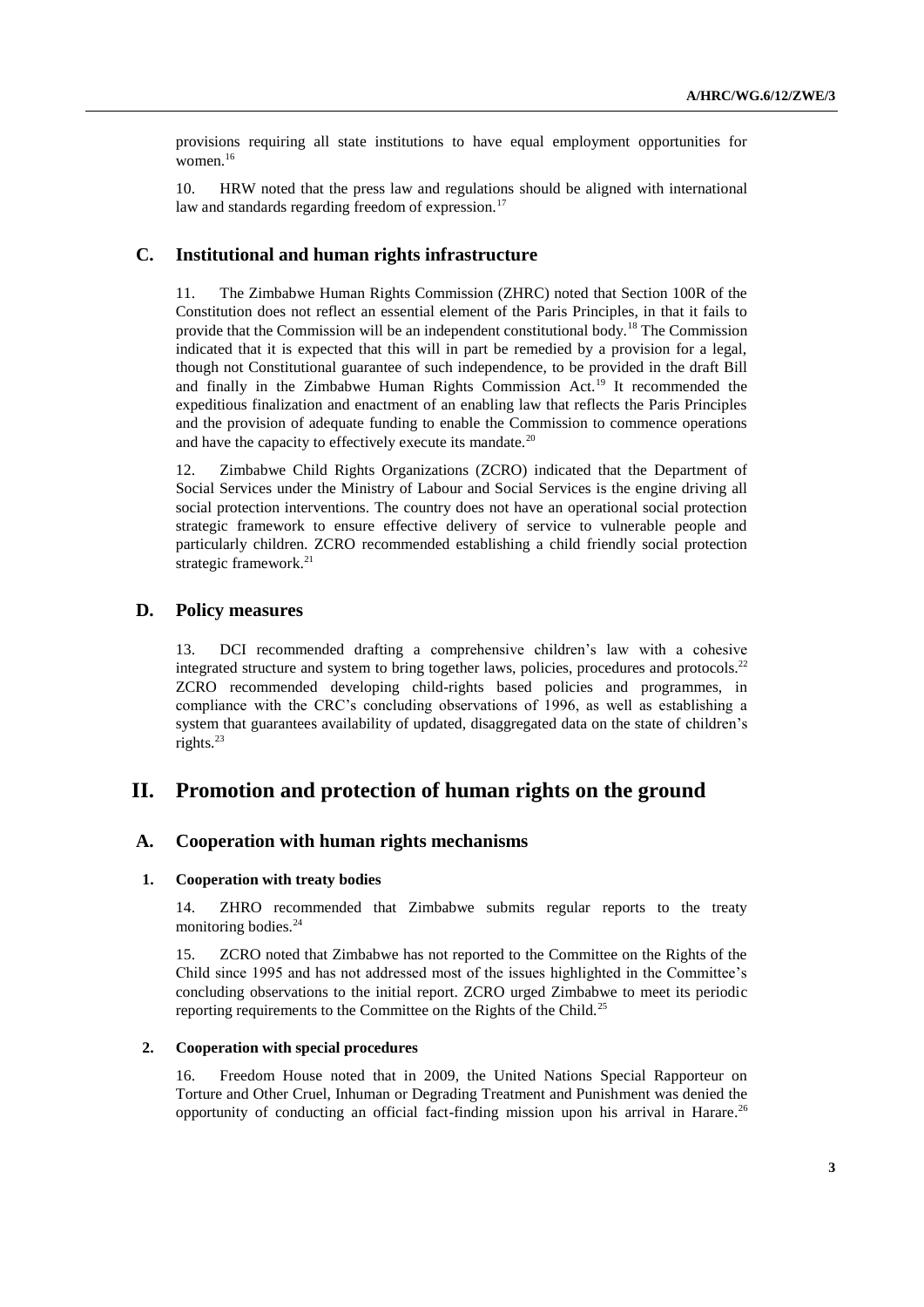IBHARI and HRW recommended issuing an invitation to the Special Rapporteur on Torture and Other Cruel Inhuman or Degrading Treatment and Punishment<sup>27</sup> with a view to developing a set of recommendations to end torture.<sup>28</sup>

17. HRW and AI recommended issuing invitations to the United Nations and African Commission's special rapporteurs on human rights defenders.<sup>29</sup>

## **B. Implementation of international human rights obligations, taking into account applicable international humanitarian law**

#### **1. Equality and non-discrimination**

18. ZHRO indicated that the Prevention of Discrimination Act penalises discrimination on the basis of gender. However, gender equality is not fully guaranteed in the Bill of Rights.<sup>30</sup> The right of women to be guardians of their children is not recognised. Women are not guaranteed of getting a fair share of property upon divorce when they are part of unregistered customary marriages.<sup>31</sup> ZHRO recommended that parental rights of women to guardianship of children be recognized in the Constitution and that marriage laws to prevent discrimination of women married under customary law be harmonised.<sup>32</sup>

19. According to ZHRO, another area of concern is the continued discrimination of sexual minorities.<sup>33</sup> ZHRO recommended that non-discrimination provisions in the Constitution be absolute and fully implemented as they relate to sex, race, origin and other grounds with no limitations.<sup>34</sup>

### **2. Right to life, liberty and security of the person**

20. ZHRO noted that section 12 of the Constitution of Zimbabwe and section 20 of the Criminal Law Codification and Reform Act recognise the imposition of the death penalty in some criminal offences.<sup>35</sup>

21. AI reported that it has documented unlawful killings, torture and other ill-treatment of human rights defenders and political activists affiliated to the Movement for Democratic Change (MDC) in the run up to the second round of the presidential election between March and July 2008.<sup>36</sup> AI is concerned that despite having undertaken to reform state institutions, including the security organizations, under article 13 of the GPA, no such measures have been taken more than two years after the Government of National Unity (GNU) was formed. $37$ 

22. HRW reported on diamond-smuggling, corruption and widespread human rights abuses including killings, torture, beatings and child labour in the Marange diamonds fields in eastern Zimbabwe.<sup>38</sup> It recommended demilitarizing the diamond industry, launching an impartial and independent investigation into alleged human rights abuses, smuggling of diamonds and corruption, and putting in place mechanisms to ensure greater revenue transparency from diamond mining, ensuring that the Marange community benefits directly from the mining of diamonds in their area.<sup>39</sup>

23. HRW noted that torture and other ill-treatment of activists by police and members of Zimbabwe's intelligence services remain a serious problem.<sup>40</sup> In some cases torture is an element of coercive interrogations, while in others, it is used as a form of punishment.<sup>41</sup> HRW recommended conducting prompt, thorough and impartial investigations into all credible allegations of arbitrary arrest and detention; excessive use of force; torture and cruel, inhuman, and degrading treatment by police and other state agents.<sup>42</sup>

24. ZHRO noted that there was a limited prohibition of cruel, inhuman and degrading treatment and torture in section 15 of the Constitution.<sup>43</sup> There is no criminalisation of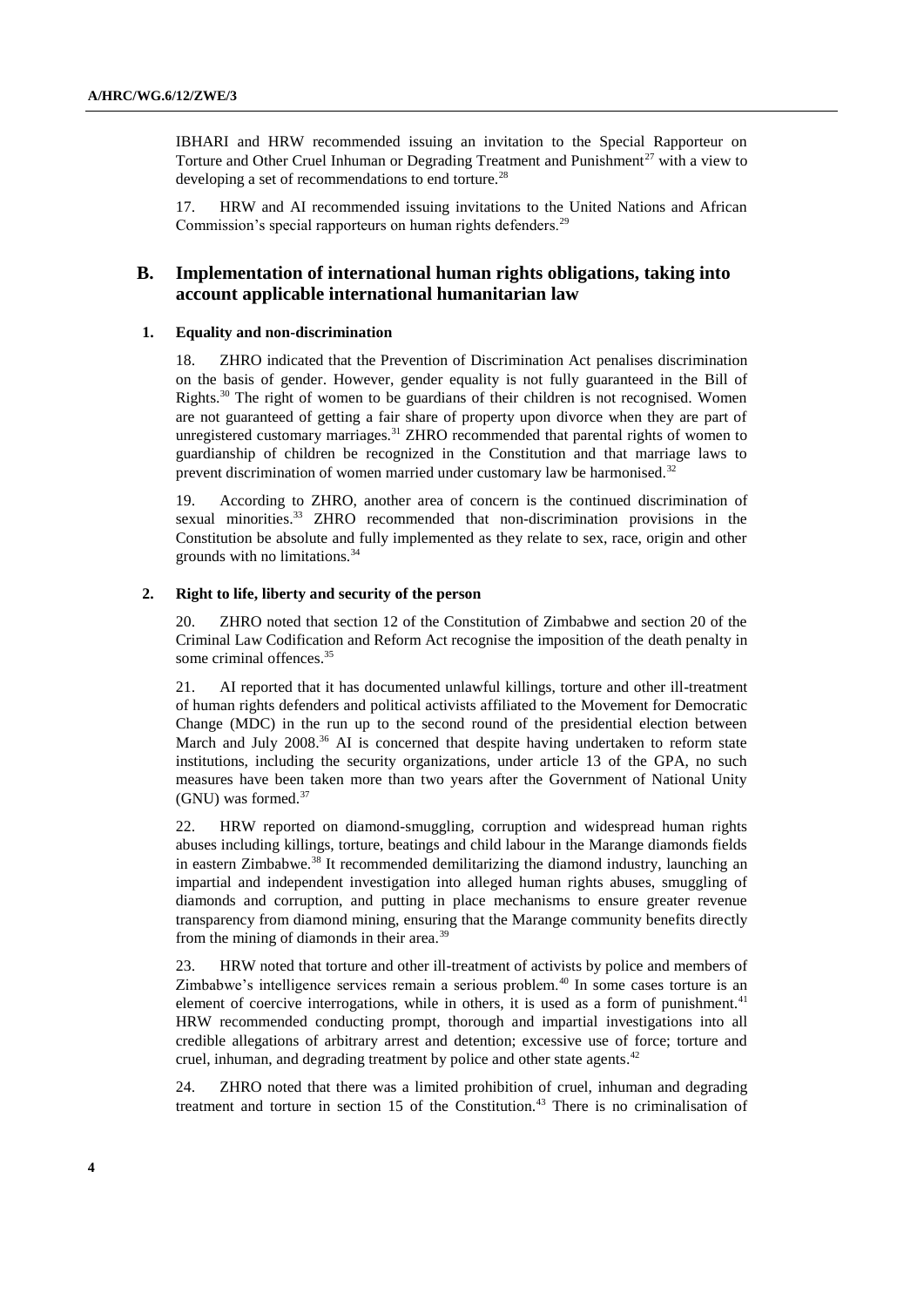torture in the Criminal Code or other laws that regulate the conduct of state security actors.<sup>44</sup> ZHRO noted that women have also been subjected to enforced disappearances and torture. 45

25. AI reported that it has documented numerous human rights violations by the Law and Order Section of the Zimbabwe Republic Police at Harare Central and Bulawayo Central police stations.<sup>46</sup> AI expressed concern about the targeting by state security agents of human rights defenders involved in documentation of human rights violations and campaigning for accountability for past human rights violations. $47$ 

26. IBAHRI noted numerous reports of arrests and excessive use of force by the police. <sup>48</sup> AI, ZHRO indicated that the Criminal Procedure and Evidence Act (CPEA) and the Police Standing Orders regulate instances of arrests and minimum treatment of detainees.<sup>49</sup> ZHRO indicated that the security of persons is compromised due to the existence of other informal security actors (militias, war veterans) who harass and intimidate citizens during electoral periods.<sup>50</sup> ZHRO noted that selective application of the criminal laws has resulted in some known perpetrators not being arrested.<sup>51</sup> ZHRO recommended that a guarantee on security of the person be enshrined in the Constitution.<sup>52</sup>

27. Freedom House expressed concern over the treatment of prisoners and detainees on the basis of their political beliefs.<sup>53</sup> Freedom House noted that security forces abuse citizens with impunity, often ignoring basic rights regarding detention, searches and seizures. It further noted that pre-trial detention is a problem, with some inmates held for over 10 years without trial.<sup>54</sup>

28. IBAHRI reported that arrest and detention of gay-rights activists are politically motivated.<sup>55</sup>

29. ZHRO reported that cases of domestic violence continued to be reported. Between 2009 and 2010, 10,115 cases of domestic violence were recorded.<sup>56</sup> Violence against women perpetrated by other non-state actors in the form of political violence also persists. Since 2007, at least 15,105 women have been affected by political violence.<sup>57</sup> ZHRO recommended setting up administrative structures at all police stations to deal with cases of violence against women and to introduce training on the DVA for the police and judicial officers.<sup>58</sup> ZHRO recommended embarking on a nationwide campaign to raise awareness on the negative impact of political violence against women.<sup>59</sup>

30. ZHRO indicated that there are no laws that criminalise trafficking in persons in Zimbabwe.<sup>60</sup> ZHRO recommended penalising trafficking in the criminal laws and to develop policies for the repatriation of victims of trafficking together with administrative structures.<sup>61</sup>

31. The Global Initiative to End All Corporal Punishment of Children (GIEACPC) noted that corporal punishment is lawful in the home. $62$  The Constitution (1979, as amended 1990) allows "moderate" corporal punishment "in appropriate circumstances upon a person under the age of eighteen years by his parent or guardian or by someone in *loco parentis* or in whom are vested any of the powers of his parent or guardian" (article 15). The Criminal Law (Codification and Reform) Act (2004) states in article 241 that "(2) (a) a parent or guardian shall have authority to administer moderate corporal punishment for disciplinary purposes upon his or her minor child or ward".<sup>63</sup> GIEACPC further indicated that corporal punishment is lawful in schools, for boys, under article 241 of the Criminal Law (Codification and Reform) Act, article 15 of the Constitution, and article 66 of the Education Act (2004).<sup>64</sup>

32. ZCRO noted that legislation and systems set to protect children from sexual abuse fall short when it comes to implementation.<sup>65</sup> ZCRO recommended ensuring that all police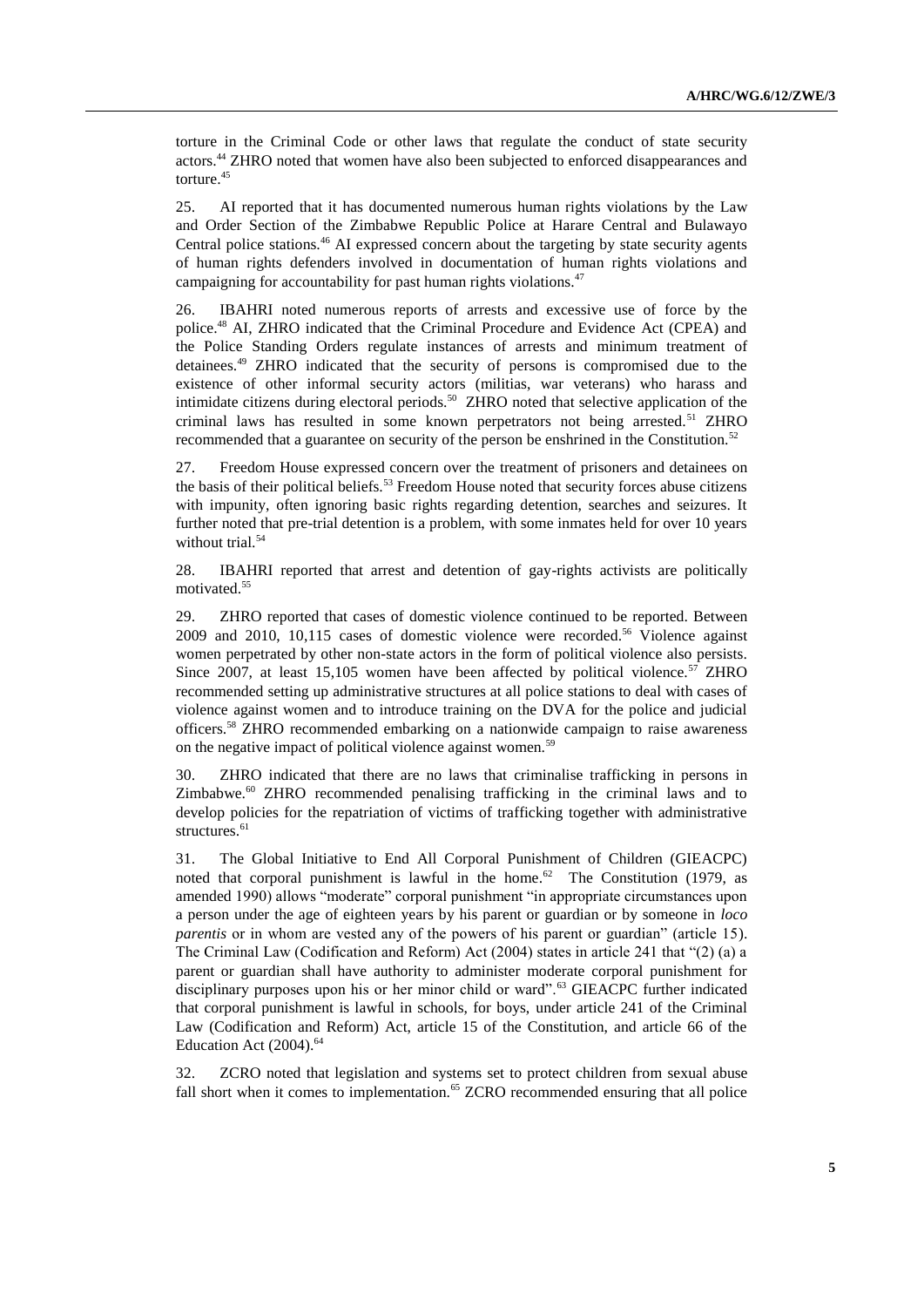stations have established Victim Friendly Units that are adequately resourced and staffed with personnel trained to work with children and communities in a child-friendly manner.<sup>66</sup>

33. DCI noted that Zimbabwe"s Children Protection and Adoption Act (CPAA) prohibits exposure of children to hazardous and harmful conditions, and using them for begging purposes. However, because of abject poverty, the employment of children on farms and plantations, in street trading and as beggars was rife and often went on with the 'knowledge, encouragement or instruction of the parents'.<sup>67</sup>

#### **3. Administration of justice, including impunity, and the rule of law**

34. ZHRO reported that the right to a fair trial and pre-trial rights of people accused of committing criminal offences are recognised in the Constitution and other laws, such as the CPEA.<sup>68</sup> In this regard, arrests of lawyers in course of their duties of representing human rights defenders who had been arrested remained problematic.<sup>69</sup> Human rights lawyers have also been denied access to their clients.<sup>70</sup> ZHRO recommended recognizing the role of lawyers in the laws and that their security be guaranteed.<sup>71</sup> Likewise, the Law Society noted that at times, the work of human rights lawyers has been compromised due to threats to their security in the form of arrests, harassment and other attacks by state and non-state actors. The Law Society recommended that the government upholds the 1990 UN Basic Principles on the Role of Lawyers.<sup>72</sup>

35. ZHRO indicated that the independence of judicial officers presiding over the courts has been questionable.<sup>73</sup> ZHRO recommended that the judicial independence be guaranteed through an appointment process by an independent Judicial Service Commission constituted through a consultative process with stakeholders in the justice delivery.<sup>74</sup> IBAHRI recommended that the Judicial Service Commission be entirely independent of the Executive as to both its membership and its financing.<sup>75</sup>

36. IBAHRI recommended that the Attorney General and his representatives discharge their duties fairly and impartially and that the practice of automatic opposition to bail, so as to secure a further seven days" detention, under section 121 of the Criminal Procedure and Evidence Act is ended.<sup>76</sup>

37. AI expressed concern about the lack of accountability by members of the security forces for human rights violations against human rights defenders and perceived opponents of ZANU-PF party.<sup>77</sup> IBAHRI recommended that impunity for acts of violence committed during the 2008 elections be investigated.<sup>78</sup>

38. HRW recommended adopting legislation to qualify, or completely nullify, past clemencies and amnesties involving perpetrators of serious human rights abuses. These include the Clemency Order (1) of 18 April 1988, the Clemency Order (1) of 1995, and the Clemency Order (1) of  $2000.^{79}$  ZHRO recommended criminalizing torture and enforced disappearances in the Criminal Code.<sup>80</sup>

39. Freedom House recommended that all political prisoners held for their political belief and anyone who is neither a threat to national security nor an advocate of violence be immediately released and that individuals responsible for torture and abuse of prisoners are brought to justice and victims compensated.<sup>81</sup> AI recommended to ensure that police allow all detainees, including human rights defenders, access to their lawyers, medical care, food and other needs. 82

40. ZCRO reported that Zimbabwe promulgate laws in order to promote and respect the rights of children in conflict with the law.<sup>83</sup> Despite the availability of statutes to regulate the juvenile justice system, the challenge has been that judges have not been applying the protections provided for in the provisions. Consequently, some children have had to go through the rigorous process of trial. The other challenge is the use of corporal punishment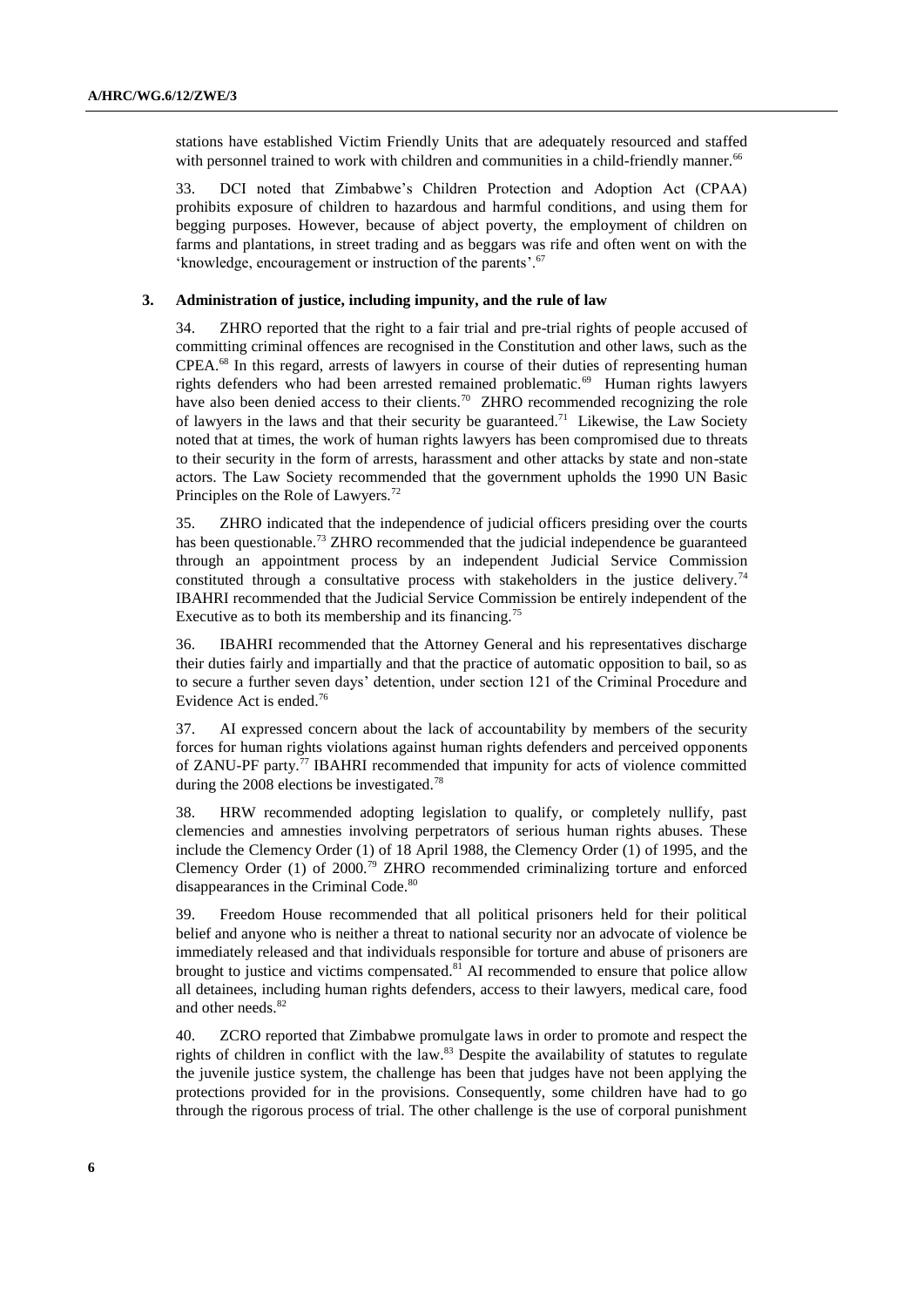as a form of sentence.<sup>84</sup> DCI reported that the system does not provide free legal services to juveniles whose parents or guardians lack the means to engage a lawyer.<sup>85</sup> DCI recommended improving the juvenile justice system and ensuring juveniles the right to legal assistance.<sup>86</sup> DCI recommended adopting a comprehensive children's law with 'a cohesive integrated all-embracing structure and system to bring together related laws, policies, procedures or protocols.<sup>87</sup>

41. GIEACPC noted that the Constitution allows corporal punishment "in execution of the judgment or order of a court, upon a male person under the age of eighteen years as a penalty for breach of any law".<sup>88</sup> The Criminal Procedure and Evidence Act lists corporal punishment as an available sentence for boys convicted of any offence and prescribes how this is to be carried out. The Prisons Act also prescribes how a sentence of corporal punishment should be carried out. Corporal punishment is lawful as a disciplinary measure in penal institutions under article 15 of the Constitution and article 241 of the Criminal Law (Codification and Reform) Act.<sup>89</sup> GIEACPC further noted that corporal punishment is lawful in the alternative care settings under the Constitution and the Criminal Law (Codification and Reform) Act. $90$ 

### **4. Right to privacy, marriage and family life**

42. ZHRO recommended outlawing child marriages in the Marriages Act.<sup>91</sup>

43. ZCRO estimated that in 2009, 45 per cent of children under five in urban areas and 70 per cent in rural areas did not have birth certificates. <sup>92</sup> ZCRO recommended amending the Births and Deaths Registration Act to ensure that all children born in Zimbabwe, regardless of parents' origin, are issued with birth certificates,  $93$  to decentralise birth registration to all the districts and to introduce information communication technology to enhance documentation of births and record keeping.<sup>94</sup> ZHRO recommended that the law recognizes equality of women"s right to register their children births without the assistance of males,<sup>95</sup> and that Zimbabwean men or women who marry foreigners be allowed to maintain their Zimbabwean citizenship to prevent occurrence of incidents of statelessness.<sup>96</sup>

44. ARC International, ILGA and ILGA-Europe recommended that the Human Rights Council urge Zimbabwe to bring its legislation into conformity with its commitment to equality and non-discrimination, and its international human rights obligations, by repealing all provisions which may be applied to criminalize sexual activity between consenting adults. 97

#### **5. Freedom of religion or belief, expression, association and peaceful assembly and right to participate in public and political life**

45. HRW recommended repealing or amending laws that infringe on journalists" right to freedom of expression**,** such as the Access to Information and Protection of Privacy Act, the Broadcasting Services Act and the Public Order and Security Act.<sup>98</sup>

46. HRW, AI, IBAHRI and ZHRO expressed concerns over restrictions on freedom of the press and the media. <sup>99</sup> IBAHRI noted that with the GPA having expired and the President calling for elections before the constitutional making process has been completed, political allegiance and dissent is being stifled.<sup>100</sup>

47. ZHRO noted that the Criminal Law Codification and Reform Act (Criminal Code) creates the crime of criminal defamation and other vague offences in the form of insult laws (insulting the Office of the President) and communicating falsehoods.<sup>101</sup> IBAHRI indicated that although amendments have been made to the Access of Information and Protection of Privacy Act and the Broadcasting Services Act, defamation laws still exist and are heavily utilised.<sup>102</sup> ZHRO noted that the Interception of Communication Act gives government power to monitor communications without restrictions.<sup>103</sup> HRW recommended repealing or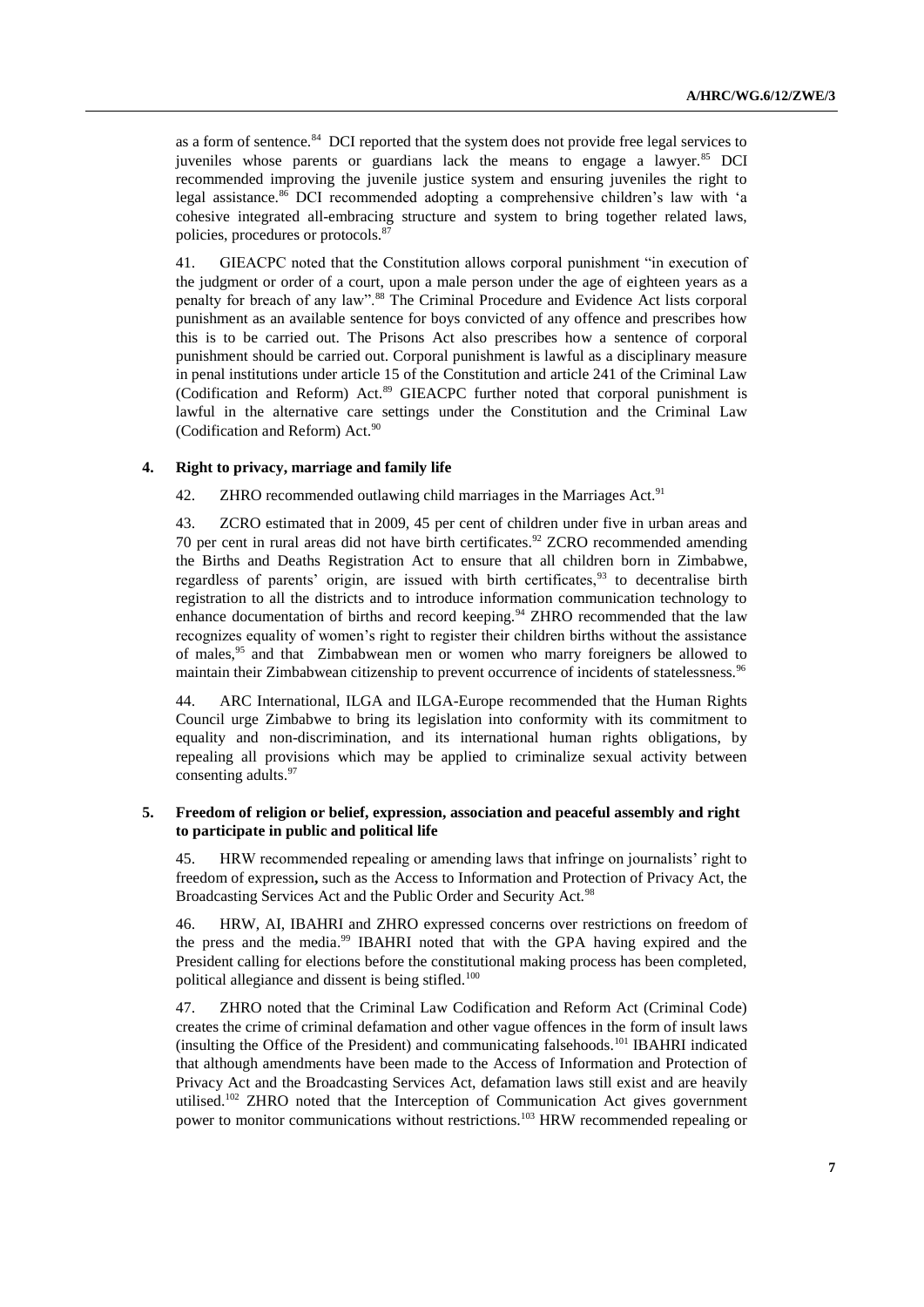amending all national legislation that is incompatible with international human rights law and standards including the African Charter on Human and People's Rights.<sup>104</sup>

48. ZHRO noted that there continues to be close regulation of non-governmental organizations by the introduction of the Private Voluntary Organisation Act (PVO).<sup>105</sup>

49. AI reported that the rights to freedom of expression, association and peaceful assembly have been curtailed, including through the use of repressive legislation, mainly the Public Order and Security Act (POSA).<sup>106</sup> Human rights defenders have been arbitrarily arrested and unlawfully detained for prolonged periods beyond 48 hours prescribed by law.<sup>107</sup> Others have been charged under the POSA or the Criminal Codification Reform Act for engaging in peaceful protest. While in police custody some of them report having been subjected to torture, inhuman or degrading treatment.<sup>108</sup> AI reported that violations against human rights defenders in police custody often have specific gender manifestations and a gender specific impact on women defenders.<sup>109</sup> AI further reported that it has witnessed and documented incidents of unwarranted surveillance of the activities of human rights defenders by police and intelligence services.<sup>110</sup> ZHRO and AI recommended repealing POSA and criminal code provisions that restrict freedom of assembly.<sup>111</sup>

50. Zimbabwe Election Support Network (ZESN) indicated that the Constitution needs to clearly provide the framework for the Election Management Body"s functions, capacity and autonomy.<sup>112</sup> ZHRO noted that no independent Electoral Court exists to deal with election petitions, as the composition of the High Court which seats as the electoral court is highly compromised.<sup>113</sup> ZHRO recommended that the Constitution unequivocally provides that everyone must respect legitimate results and allow for transfer of power.<sup>114</sup> ZHRO recommended establishing an independent Electoral Court to speedily determine electoral disputes.<sup>115</sup> ZESN highlighted that Zimbabwe needs an electoral system that is sensitive to issues of gender disparity in key positions of political authority and minority population. Person with disabilities should be able to participate in elections as voters, candidates and election administrators.<sup>116</sup>

51. ZESN noted that all electoral officials need assurance from the Government and all its departments that they are guaranteed of their security before, during and after an election.<sup>117</sup> HRW recommended ensuring that allegations of violence committed by police officers intelligence officers and political party supporters during elections are investigated and accused persons brought to trial.<sup>118</sup>

#### **6. Right to work and to just and favourable conditions of work**

52. ZHRO expressed concern over the deterioration of the employment market as a result of the implementation of the 2008 Indigenisation and Economic Empowerment Act.<sup>119</sup> ZHRO recommended supporting the creation of informal businesses and conducting consultation prior to enacting legislations that negatively impact on livelihoods.<sup>120</sup>

#### **7. Right to social security and to an adequate standard of living**

53. JS1 recommended establishing a child friendly social protection strategic framework for effective service delivery.<sup>121</sup> DCI suggested establishing community centres for parents and children to converge and deal with a variety of social problems.<sup>122</sup>

54. ZHRO noted that the right to health care is not protected in the Constitution and that there are no specific laws or policies dealing with maternal health care.<sup>123</sup> The right to adequate standard of living has also been affected by the poor state of the determinants of health – among them access to safe and potable water, basic sanitation, housing, food and nutrition and timely/appropriate health care. This resulted in the cholera outbreak between 2008 and 2009 with all ten of the country's provinces having been affected.<sup>124</sup> To date, Zimbabwe continues to suffer from acute water shortages and burst sewer pipes with little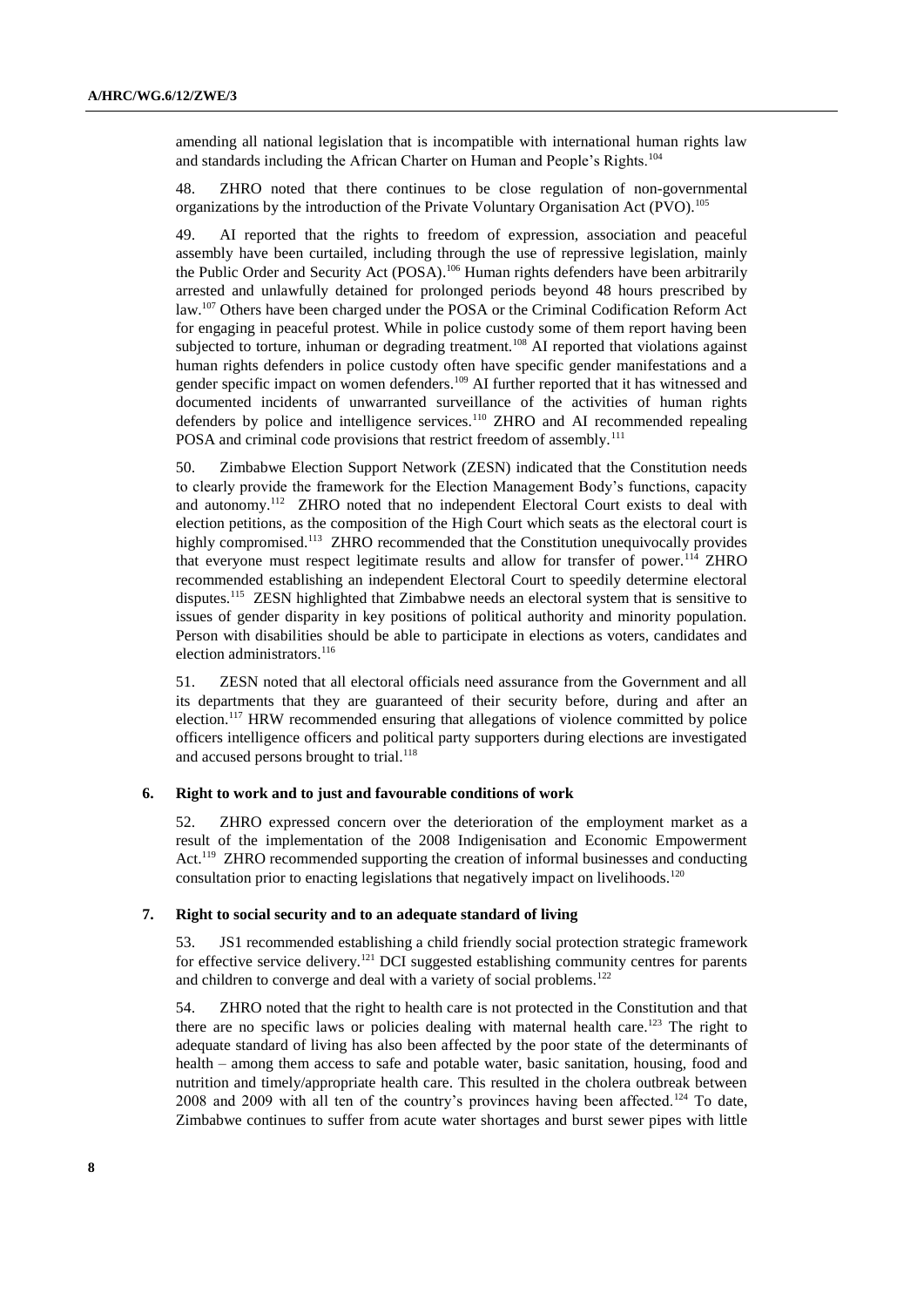being done to rehabilitate the water infrastructure.<sup>125</sup> ZHRO recommended that the right to health and to clean water be enshrined in the Constitution, that 15 per cent of the national budget be allocated to health, that the State provides safe and adequate drinking water in both urban and rural areas and that a health services commission be established.<sup>126</sup> ZHRO further recommended to introduce programmes to train midwifes in rural areas to ensure availability and accessibility of free antiretroviral to rural women and to introduce programmes to provide medication for orphans and other vulnerable children living with HIV/Aids.<sup>127</sup>

55. ZHRO indicated that administrative practices by state actors in the past four years have not improved the provision of shelter to citizens and to those (at least 200,000 people) affected by the 2005 demolition of houses.<sup>128</sup> ZHRO recommended decentralising to local authorities the construction of houses.<sup>129</sup> ZHRO and AI also recommended implementing recommendations made in 2005 by the United Nations Special Envoy of the Secretary-General for Human Settlement Issues in Zimbabwe.<sup>130</sup> AI recommended, in genuine consultation with affected communities, developing a comprehensive human rights-based housing programme to address the housing needs of all victims of Operation Murambatsvina.<sup>131</sup> AI recommended ending all forced evictions, including through enforcing a clear prohibition on forced evictions, and developing and implementing guidelines for evictions which comply with international human rights law. Pending such steps, a moratorium on mass evictions should be issued.<sup>132</sup> It also recommended ensuring a minimum degree of security of tenure to provide legal protection to all persons against forced eviction.<sup>133</sup>

56. ZHRO informed that the Constitution recognizes the right to own property with limitations, such as acquisition of property by the State. The Constitution also ousts the jurisdiction of the Courts to determine the legality of land acquisition by the Government. ZHRO recommended that Courts be allowed to adjudicate over all land matters in the country.<sup>134</sup>

#### **8. Right to education and to participate in the cultural life of the community**

57. Marist International Solidarity Foundation Onlus (FMSI) reported that in 2011, the Ministry of Education, Sport, Art and Culture responsible for education from early childhood to the age of 18 as well as adult and non-formal education, and the Ministry of Higher and Tertiary Education received the largest allocation of total government budget.<sup>135</sup> FMSI further noted that education in Zimbabwe is not free, since pupils are required to pay tuition fees as well as development levies. According to FMSI, many schools have in place development levies that some parents cannot afford. FMSI indicated that there is no legislation that compels parents or the state to ensure that children are send to school<sup>136</sup> and noted that the drop-out rate in both primary and secondary schools is higher among girl children than boys.<sup>137</sup> DCI noted that increased poverty and the impact of the AIDS pandemic had also affected the school dropout rate.<sup>138</sup>

58. FMSI noted that the existence of specialised schools, which are segregated schools for persons with disability, precludes inclusivity. At the same time, very few teachers in ordinary schools have the necessary skills to be able to work with pupils with special education needs.<sup>139</sup> FMSI recommended, *inter alia*, to ensure that primary education is free for all children and secondary schools is available; to ensure human rights education; to improve the salaries and conditions of service of teachers; to provide adequate resources that will promote quality education.<sup>140</sup>

59. ZCRO reported that a number of factors have contributed to the poor quality of education.<sup>141</sup> ZCRO recommended to abolish tuition fees and levies and introducing universal free primary education and to subsidize tuition fees and levies in secondary schools. ZRCO further recommended introducing initiatives that increase the quality of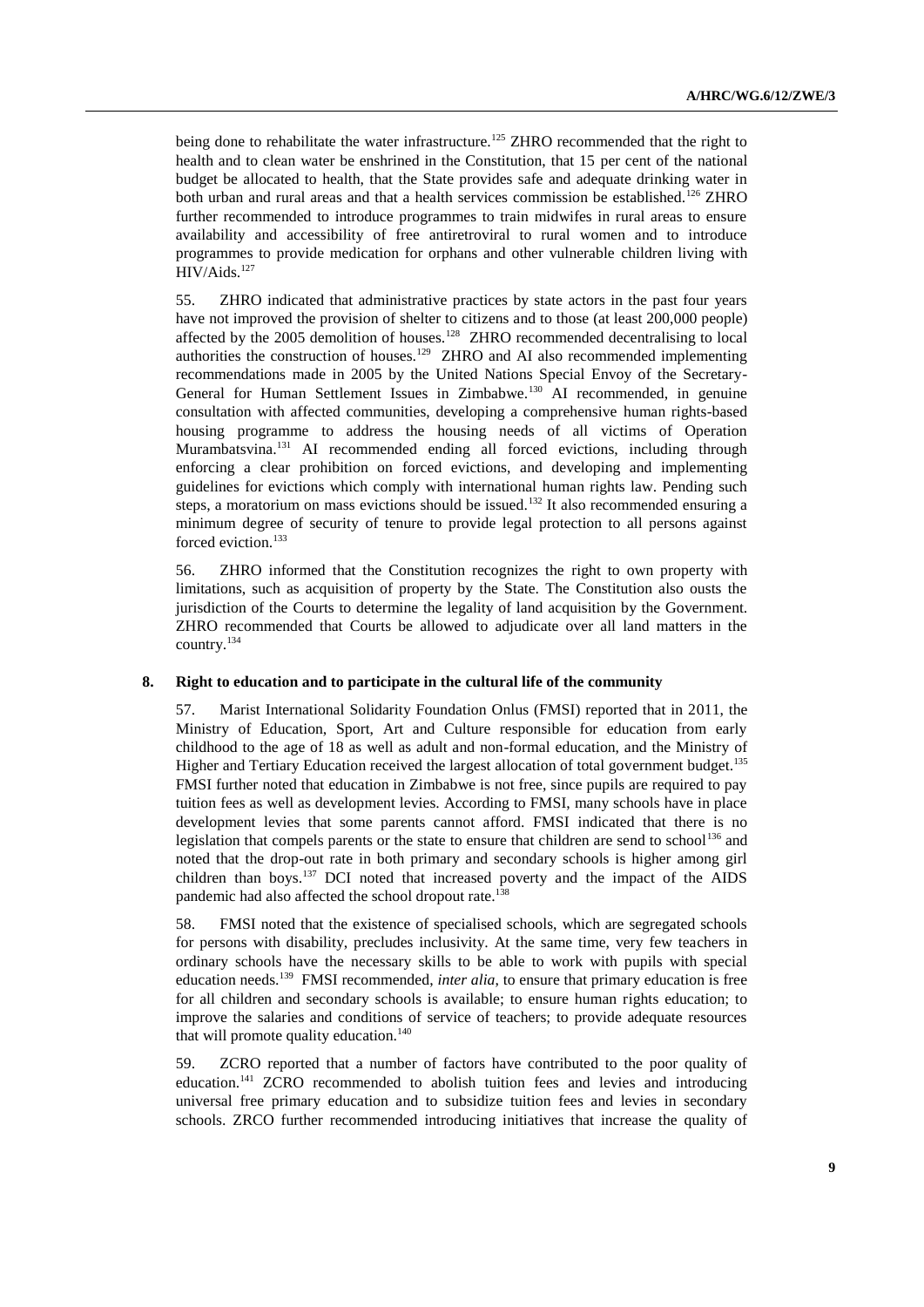education, such as in-service training for all operational teachers. It recommended allocating school grants specifically targeted at infrastructure and maintenance with particular focus on remote rural areas $142$  and implementing the 2000 Dakar Declaration that requires 20 per cent of the national budget to be allocated to education.<sup>143</sup>

#### **9. Internally displaced persons**

60. ZHRO reported that the largest groups of IDPs are farm workers and their families who have been displaced as a result of the fast-track land reform programme, which began in 2000 and continues to this day; and people displaced as a result of arbitrary evictions in Zimbabwe's towns and cities.<sup>144</sup>

61. According to ZHRO, persons have been displaced by Government campaigns against informal mine workers and by politically motivated violence.<sup>145</sup> ZHRO recommended that the State and mining companies comply with international standards on relation of the communities and that the legislature should pass a law that requires mining companies to carry out corporate social responsibility projects in the community.<sup>146</sup>

## **III. Achievements, best practices, challenges and constraints**

62. ZCRO appreciated the commitment of Zimbabwe to children"s rights through ratification of the Convention on the Rights of the Child and the African Charter on the Rights and Welfare of the Child.<sup>147</sup> ZRCO commended the review of the Children's Act in 2001 and the adoption of several initiatives like the Victims Friendly System and the National Action Plan for Orphans and Vulnerable Children.<sup>148</sup> It also commended the creation of the Child Welfare Council, the National Programme of Action and the Inter-Ministerial Committee on Human Rights and International Humanitarian Law.<sup>149</sup> It indicated that it is however regrettable to note that the Government has not been allocating adequate resources to these important structures.<sup>150</sup>

## **IV. Key national priorities, initiatives and commitments**

N/A

# **V. Capacity-building and technical assistance**

N/A

*Notes*

 $1$  The stakeholders listed below have contributed information for this summary; the full texts of all original submissions are available at: [www.ohchr.org.](http://www.ohchr.org/) (One asterisk denotes a non-governmental organization in consultative status with the Economic and Social Council) *Civil society* 

| AI                   | Amnesty International*, London (United Kingdom);                |
|----------------------|-----------------------------------------------------------------|
| DCI                  | Defence of Children International* (Zimbabwe);                  |
| <b>Freedom House</b> | Freedom House*, Washington (USA);                               |
| <b>FMSI</b>          | Marist International Solidarity Foundation Onlus, Roma (Italy); |
| <b>GIEACPC</b>       | Global Initiative to End All Corporal Punishment of Children,   |
|                      | London (United Kingdom);                                        |
| <b>HRW</b>           | Human Rights Watch*, Geneva (Switzerland);                      |
|                      |                                                                 |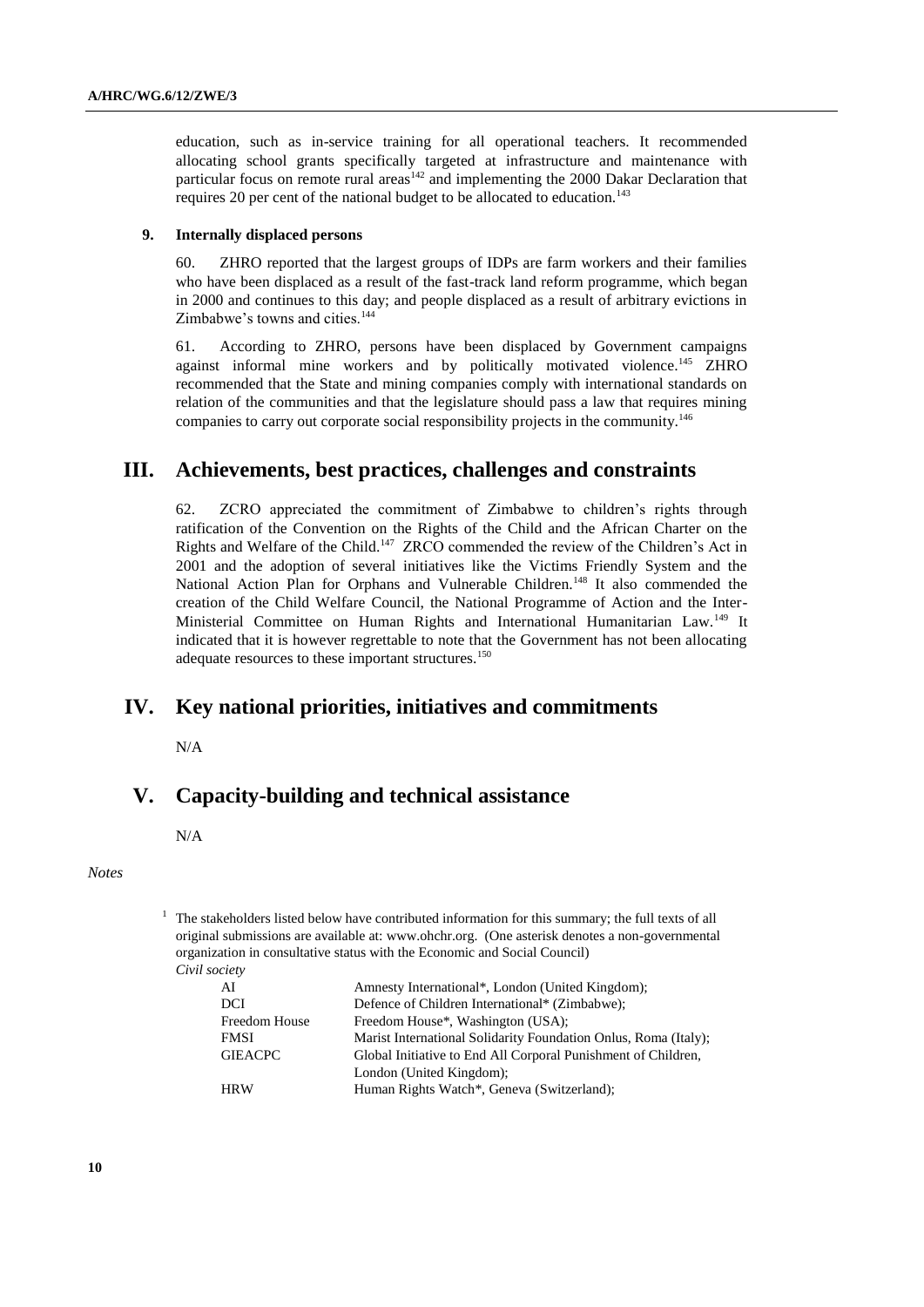|          | <b>IBAHRI</b>                                                                                                                            | International Bar Association* Human Rights Institute, London<br>(United Kingdom);                                                           |  |
|----------|------------------------------------------------------------------------------------------------------------------------------------------|----------------------------------------------------------------------------------------------------------------------------------------------|--|
|          | JS1                                                                                                                                      | Joint Submission No 1 - Zimbabwe Child Rights Organizations: Save<br>the Children* (SC), London (United Kingdom); Justice for Children       |  |
|          |                                                                                                                                          | Trust (JCT), Harare (Zimbabwe); Zimbabwe National Council For the<br>Welfare of Children; Plan International* (Plan), Surrey (United         |  |
|          | JS <sub>2</sub>                                                                                                                          | Kingdom);<br>Joint Submission No 2 - ARC International (ARC International)                                                                   |  |
|          |                                                                                                                                          | Geneva (Switzerland); International Lesbian, Gay, Bisexual and<br>Intersex Association (ILGA), Brussels (Belgium); ILGA-Europe*.             |  |
|          | The Law Society                                                                                                                          | The Law Society of England and Wales, London (United Kingdom);                                                                               |  |
|          | <b>ZESN</b>                                                                                                                              | Zimbabwe Election Support Network, Harare (Zimbabwe);                                                                                        |  |
|          | <b>ZHRO</b>                                                                                                                              | Joint Submission No 3 – Zimbabwe Human Rights Organizations;<br>National Association of Non Governmental Organizations*                      |  |
|          |                                                                                                                                          | (NANGO); Zimbabwe Lawyers for Human Rights (ZLHR);                                                                                           |  |
|          |                                                                                                                                          | Zimbabwe Human Rights NGO Forum; Zimbabwe Association of                                                                                     |  |
|          |                                                                                                                                          | Doctors for Human Rights (ZADHR); Zimbabwe Peace Project                                                                                     |  |
|          |                                                                                                                                          | (ZPP); Zimbabwe Election Support Network (ZESN); Zimbabwe<br>Human Rights Association (ZimRights); Media Monitoring Project of               |  |
|          |                                                                                                                                          | Zimbabwe (MMPZ); Media Information of Southern Africa (MISA);                                                                                |  |
|          |                                                                                                                                          | Zimbabwe Women Lawyers Association (ZWLA); Musasa Project;                                                                                   |  |
|          |                                                                                                                                          | Catholic Commission for Justice and Peace (CCJPZ); Women in                                                                                  |  |
|          |                                                                                                                                          | Politics Support Unit (WiPSU); Zimbabwe Congress of Trade Unions<br>(ZCTU); Women's Action Group* (WAG); Save the Children*;                 |  |
|          |                                                                                                                                          | Zimbabwe National Council for the Welfare of Children; Plan                                                                                  |  |
|          |                                                                                                                                          | Zimbabwe; Counselling Service Unit; Bulawayo Agenda; Institute for                                                                           |  |
|          |                                                                                                                                          | a Democratic Alternative of Zimbabwe (IDAZIM); Zimbabwe                                                                                      |  |
|          |                                                                                                                                          | Environmental Law Association (ZELA); Nonviolent Action and<br>Strategies for Social Change (NOVASC); Radio Dialogue; Christian              |  |
|          |                                                                                                                                          | Legal Aid Society (CLS); Matebeleland Constitutional Reform                                                                                  |  |
|          |                                                                                                                                          | Agenda; Organization for Youth Advancement (OYA); Zimbabwe;                                                                                  |  |
|          | National human rights institution<br><b>ZHRC</b>                                                                                         |                                                                                                                                              |  |
|          |                                                                                                                                          | Zimbabwe Human Rights Commission, Zimbabwe.<br>$2$ Zimbabwe Human Rights Organizations, p. 4; Human Rights Watch, p. 3; Freedom House, p. 4; |  |
|          |                                                                                                                                          | International Bar Association Human Rights Institute, p. 5; Amnesty International, p. 4.                                                     |  |
| 3        | Amnesty International, p. 4.                                                                                                             |                                                                                                                                              |  |
| 5        | Zimbabwe Human Rights Organizations, p. 10.<br>Defence for Children International, p. 5.                                                 |                                                                                                                                              |  |
| 6        | Zimbabwe Human Rights Organizations, p. 2.                                                                                               |                                                                                                                                              |  |
|          | Zimbabwe Human Rights Organizations, p. 4.                                                                                               |                                                                                                                                              |  |
| 8<br>9   | International Bar Association Human Rights Institute, p. 5                                                                               |                                                                                                                                              |  |
| 10       | International Bar Association Human Rights Institute, p. 2.<br>International Bar Association Human Rights Institute, p. 5.               |                                                                                                                                              |  |
| 11       | Amnesty International, p. 1.                                                                                                             |                                                                                                                                              |  |
| 12       | Amnesty International, p. 1.                                                                                                             |                                                                                                                                              |  |
| 13<br>14 | Human Rights Watch, p. 1; Freedom House, p. 3; Amnesty International, p. 4.                                                              |                                                                                                                                              |  |
| 15       | Zimbabwe Human Rights Organizations, p. 10.<br>Zimbabwe Human Rights Organizations, p. 1.                                                |                                                                                                                                              |  |
| 16       | Zimbabwe Human Rights Organizations, p. 1.                                                                                               |                                                                                                                                              |  |
| 17       | Human Rights Watch, p. 2.                                                                                                                |                                                                                                                                              |  |
| 18<br>19 | Zimbabwe Human Rights Commission, p. 2.                                                                                                  |                                                                                                                                              |  |
| 20       | Zimbabwe Human Rights Commission, p. 2.<br>Zimbabwe Human Rights Commission, p. 3. See also submission from Amnesty International, p. 1. |                                                                                                                                              |  |
| 21       | Zimbabwe Child Rights Organisations, p. 9.                                                                                               |                                                                                                                                              |  |
| 22       | Defense for Children International, p. 5.                                                                                                |                                                                                                                                              |  |
| 23       | Zimbabwe Child Rights Organisations, p. 1.                                                                                               |                                                                                                                                              |  |
|          |                                                                                                                                          |                                                                                                                                              |  |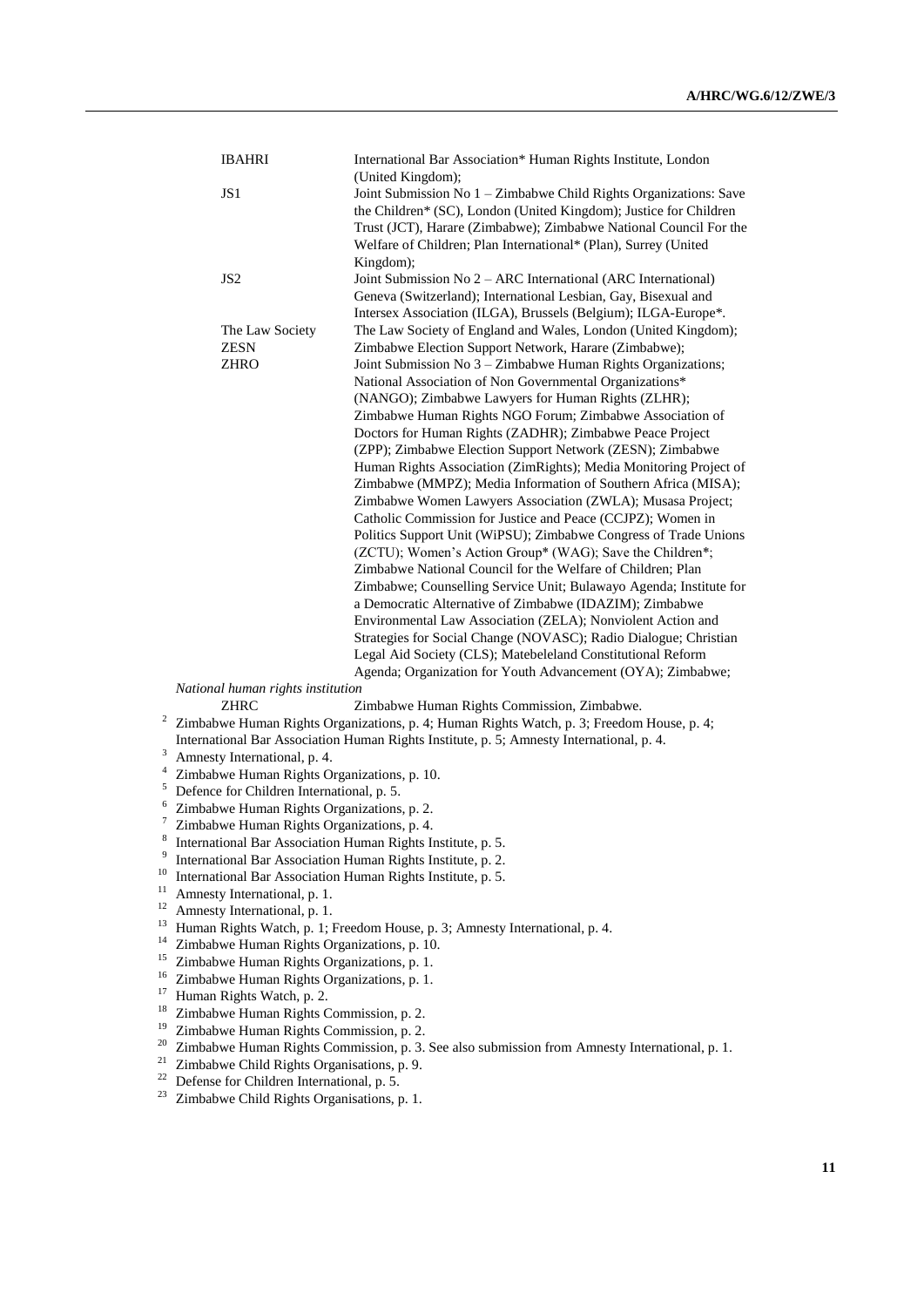- <sup>24</sup> Zimbabwe Human Rights Organizations, p. 10.<br><sup>25</sup> Zimbabwe Child Bights Organizations, p. <sup>2</sup>
- <sup>25</sup> Zimbabwe Child Rights Organizations, p. 3.<br><sup>26</sup> Freedom House, p. 2. See also submission fr
- <sup>26</sup> Freedom House, p. 2. See also submission from IBAHRI, p. 5.<br><sup>27</sup> International Par Association Hyman Bights Institute p. 5.
- <sup>27</sup> International Bar Association Human Rights Institute, p. 5.<br><sup>28</sup> Ibunan Rights Watch a 2
- <sup>28</sup> Human Rights Watch, p. 3.<br><sup>29</sup> Human Rights Watch, p. 3.
- <sup>29</sup> Human Rights Watch, p. 3; Amnesty International, p. 5.<br><sup>30</sup> Zimbabwe Human Rights Organizations, p. 1.
- $\frac{30}{1}$  Zimbabwe Human Rights Organizations, p. 1.
- Zimbabwe Human Rights Organizations, p. 1.
- <sup>32</sup> Zimbabwe Human Rights Organizations, p. 1.
- <sup>33</sup> Zimbabwe Human Rights Organizations, p. 1.
- <sup>34</sup> Zimbabwe Human Rights Organizations, p. 1.
- <sup>35</sup> Zimbabwe Human Rights Organizations, p. 10.
- <sup>36</sup> Amnesty International, p. 4.
- <sup>37</sup> Amnesty International, p. 4.
- <sup>38</sup> Human Rights Watch, p. 5.
- <sup>39</sup> Human Rights Watch, p. 5.
- <sup>40</sup> Human Rights Watch, p. 2.
- <sup>41</sup> Human Rights Watch, p. 2.
- <sup>42</sup> Human Rights Watch, p. 4.
- <sup>43</sup> Zimbabwe Human Rights Organizations, p. 4.
- <sup>44</sup> Zimbabwe Human Rights Organizations, p. 4.
- <sup>45</sup> Zimbabwe Human Rights Organizations, p. 5.
- <sup>46</sup> Amnesty International, p. 2.<br><sup>47</sup> Amnesty International, p. 2.
- Amnesty International, p. 2. See submission for cases cited.
- <sup>48</sup> International Bar Association Human Rights Institute, p. 5.
- <sup>49</sup> Zimbabwe Human Rights Organizations, p. 4.<br><sup>50</sup> Zimbabwe Human Rights Organizations, p. 4.
- <sup>50</sup> Zimbabwe Human Rights Organizations, p. 4.<br><sup>51</sup> Zimbabwe Human Rights Organizations, p. 4.
- <sup>51</sup> Zimbabwe Human Rights Organizations, p. 4.<br><sup>52</sup> Zimbabwe Human Bights Organizations, p. 5.
- $\frac{52}{2}$  Zimbabwe Human Rights Organizations, p. 5.
- <sup>53</sup> Freedom House, p. 1. See submission for cases cited.<br><sup>54</sup> Freedom House, p. 2.
- Freedom House, p. 2.
- <sup>55</sup> International Bar Association Human Rights Institute, p. 4.<br> $\frac{56}{2}$  Zimbohuma Human Rights Operations a 5
- <sup>56</sup> Zimbabwe Human Rights Organizations, p. 5.
- <sup>57</sup> Zimbabwe Human Rights Organizations, p. 5.
- <sup>58</sup> Zimbabwe Human Rights Organizations, p. 6.
- <sup>59</sup> Zimbabwe Human Rights Organizations, p. 6.
- <sup>60</sup> Zimbabwe Human Rights Organizations, p. 6. See also submission from Defence for Children International, p. 2.
- <sup>61</sup> Zimbabwe Human Rights Organizations, p. 6.
- <sup>62</sup> Global Initiative to End All Corporal Punishment of Children, p. 2.
- <sup>63</sup> Global Initiative to End All Corporal Punishment of Children, p. 2.
- <sup>64</sup> Global Initiative to End All Corporal Punishment of Children, p. 2.<br><sup>65</sup> Zimbohus Child Bishts Opponizations, pages 4.5. See also submiss
- <sup>65</sup> Zimbabwe Child Rights Organizations, pages 4-5. See also submission from Defence for Children International, p. 2.
- <sup>66</sup> Zimbabwe Child Rights Organizations, pages 4-5. See also submission from Defence for Children International, p. 2.
- $67$  Defence for Children International, pp. 1–2.
- <sup>68</sup> Zimbabwe Human Rights Organizations, p. 5; Amnesty International, p. 2; IBAHRI, p. 4.<br><sup>69</sup> Zimbabwe Human Rights Organizations, p. 5. See also submissions from Human Rights W
- <sup>69</sup> Zimbabwe Human Rights Organizations, p. 5. See also submissions from Human Rights Watch and The Law Society of England and Wales.
- <sup>70</sup> Zimbabwe Human Rights Organizations, p. 5.<br> $\frac{71}{2}$  Zimbabwe Human Rights Organizations, p. 5.
- <sup>71</sup> Zimbabwe Human Rights Organizations, p. 5.<br><sup>72</sup> The Law Society, pp.  $1-2$
- $72$  The Law Society, pp. 1–2.<br> $73$  Zimbabye Usymon Diabta 6
- <sup>73</sup> Zimbabwe Human Rights Organizations, p. 5. See also International Bar Association, p. 4 and The Law Society of England and Wales, p. 1.
- <sup>74</sup> Zimbabwe Human Rights Organizations, p. 5.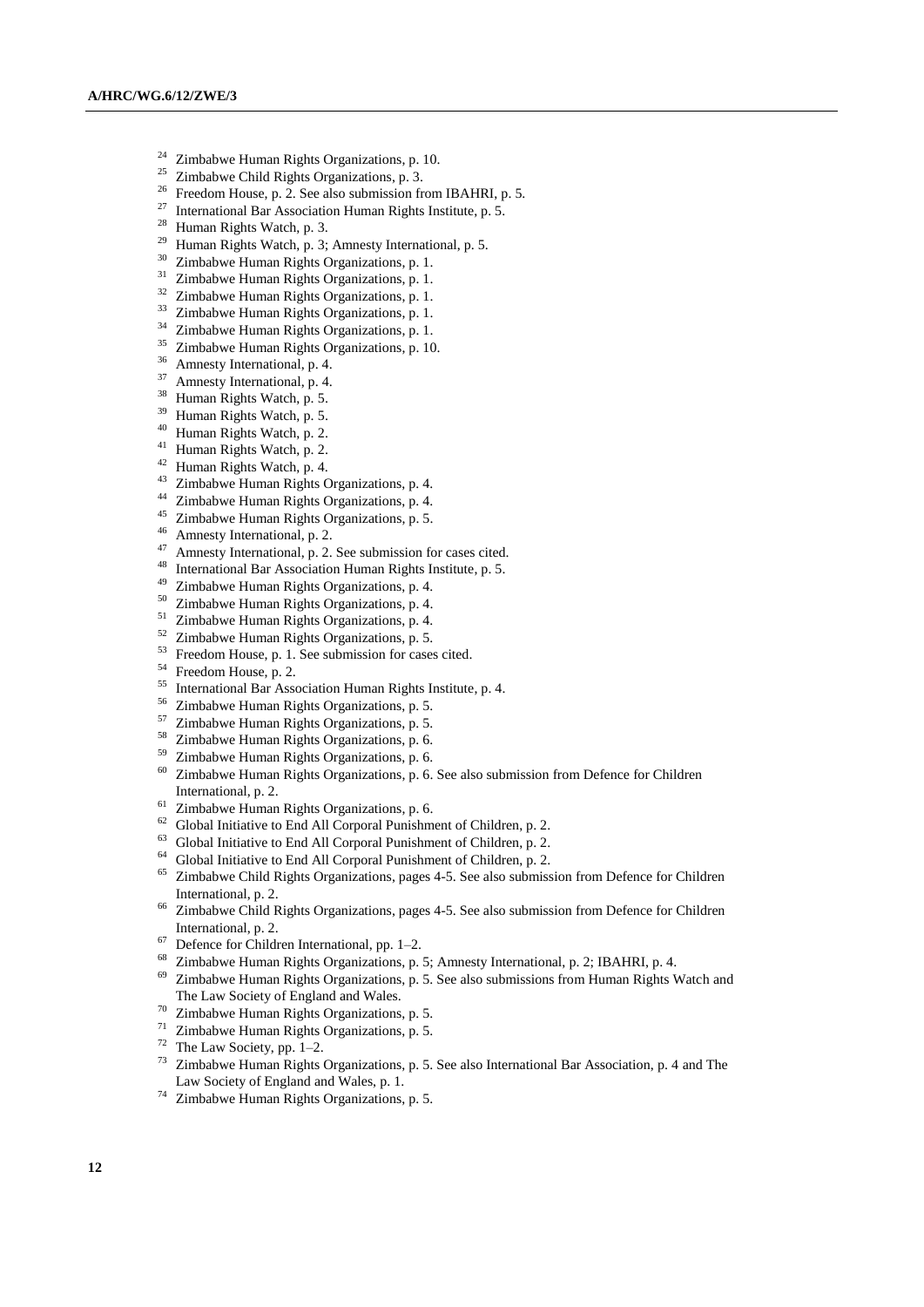- International Bar Association Human Rights Institute, p. 5. See also submission from The Law Society of England and Wales, p. 2.
- <sup>76</sup> International Bar Association Human Rights Institute, p. 5.
- $^{77}$  Amnesty International, p. 3.
- <sup>78</sup> International Bar Association Human Rights Institute, p. 5.<br> $^{79}$  Iluman Rights Watch n  $^{4}$
- <sup>79</sup> Human Rights Watch, p. 4.<br><sup>80</sup> Zimbohwa Human Rights C
- <sup>80</sup> Zimbabwe Human Rights Organizations, p. 4.<br><sup>81</sup> Executors Hause at  $4$
- $rac{81}{82}$  Freedom House, p. 4.
- Amnesty International, p. 4.
- <sup>83</sup> Zimbabwe Child Rights Organizations, p. 7.<br><sup>84</sup> Zimbabwe Child Biabte Organizations, p. 7.
- Zimbabwe Child Rights Organizations, p. 7.
- <sup>85</sup> Defence for Children International, p. 3.
- <sup>86</sup> Defence for Children International, pp. 3–5.
- $87$  Defence for Children International, pp. 3–5.<br> $88$  Clobal Initiative to End. All Company Dunish
- Global Initiative to End All Corporal Punishment of Children, p. 2.
- <sup>89</sup> Global Initiative to End All Corporal Punishment of Children, p. 2.
- <sup>90</sup> Global Initiative to End All Corporal Punishment of Children, p. 2.<br><sup>91</sup> Zimbohus Uuman Richts Organizations n. 0.
- Zimbabwe Human Rights Organizations, p. 9.
- $92$  Zimbabwe Child Rights Organizations, p. 5.
- <sup>93</sup> Zimbabwe Child Rights Organizations, p. 5.<br><sup>94</sup> Zimbabwe Child Rights Organizations, p. 5.
- Zimbabwe Child Rights Organizations, p. 5. See also submission from Defence for Children International, p. 1.
- <sup>95</sup> Zimbabwe Human Rights Organizations, p. 6.<br><sup>96</sup> Zimbabwe Human Rights Organizations, p. 6.
- <sup>96</sup> Zimbabwe Human Rights Organizations, p. 6.<br><sup>97</sup> IS2 a <sup>2</sup>
- $^{97}$  JS2, p. 3.<br><sup>98</sup> Human B
- $^{98}$  Human Rights Watch, p. 2.
- Human Rights Watch, p. 1; Amnesty International, p. 1; IBAHRI, p. 3; Zimbabwe Human Rights Organizations, p. 3.
- <sup>100</sup> International Bar Association Human Rights Institute, p. 3. See submission for cases cited.<br><sup>101</sup>  $\frac{7!}{2}$  in the Universe Rights Occanizations p. <sup>2</sup>
- <sup>101</sup> Zimbabwe Human Rights Organizations, p. 3.<br><sup>102</sup> International Ban Association Human Bights I.
- <sup>102</sup> International Bar Association Human Rights Institute, p. 3.<br><sup>103</sup> Zimbalang Human Rights Oppositedians p. 2.
- <sup>103</sup> Zimbabwe Human Rights Organizations, p. 3.<br><sup>104</sup> Human Bights Watsh **p.** 1
- $^{104}$  Human Rights Watch, p. 1.
- <sup>105</sup> See also Zimbabwe Human Rights Organizations, p. 4.<br><sup>106</sup> Amnasty International, p. 1. See also Zimbabwe Human
- <sup>106</sup> Amnesty International, p. 1. See also Zimbabwe Human Rights Organizations, p. 4 and IBAHRI, pp. 3–4. See the submission from International Bar Association Human Rights Institute for cases cited.
- <sup>107</sup> Amnesty International, p. 1. See also Zimbabwe Human Rights Organizations, p. 4.
- <sup>108</sup> Amnesty International, p. 1.
- <sup>109</sup> Amnesty International, p. 2. See submission for cases cited.
- <sup>110</sup> Amnesty International, p. 2.
- <sup>111</sup> Zimbabwe Human Rights Organizations, p. 4; Amnesty International, p. 4.
- <sup>112</sup> Zimbabwe Election Support Network, p. 1.
- <sup>113</sup> Zimbabwe Human Rights Organizations, p. 2.
- <sup>114</sup> Zimbabwe Human Rights Organizations, p. 2.<br><sup>115</sup> Zimbabwe Human Rights Organizations, p. 2.
- Zimbabwe Human Rights Organizations, p. 2.
- $\frac{116}{117}$  ZESN, p. 3.
- <sup>117</sup> Zimbabwe Election Support Network, p. 2.<br><sup>118</sup> Human Pichts Watch, pp. 4–5.
- <sup>118</sup> Human Rights Watch, pp. 4–5.<br><sup>119</sup> Zimbohwa Human Bights Orga
- <sup>119</sup> Zimbabwe Human Rights Organizations, p. 9.<br><sup>120</sup> Zimbabwe Human Rights Organizations, p. 9.
- <sup>120</sup> Zimbabwe Human Rights Organizations, p. 9.<br><sup>121</sup> Zimbabwe Child Bichts Organizations, p. 9.
- <sup>121</sup> Zimbabwe Child Rights Organizations, p. 9.<br><sup>122</sup> Defence for Children International p. 5.
- <sup>122</sup> Defence for Children International, p. 5.<br><sup>123</sup> Zimbohue Human Bights Organizations
- <sup>123</sup> Zimbabwe Human Rights Organizations, p. 7.<br><sup>124</sup> Zimbabwe Human Birkts Organizations, p. 7.
- <sup>124</sup> Zimbabwe Human Rights Organizations, p. 7.<br><sup>125</sup> Zimbabwe Human Rights Organizations, p. 7.
- <sup>125</sup> Zimbabwe Human Rights Organizations, p. 7.<br><sup>126</sup> Zimbabwe Human Rights Organizations, p. 7.
- Zimbabwe Human Rights Organizations, p. 7.